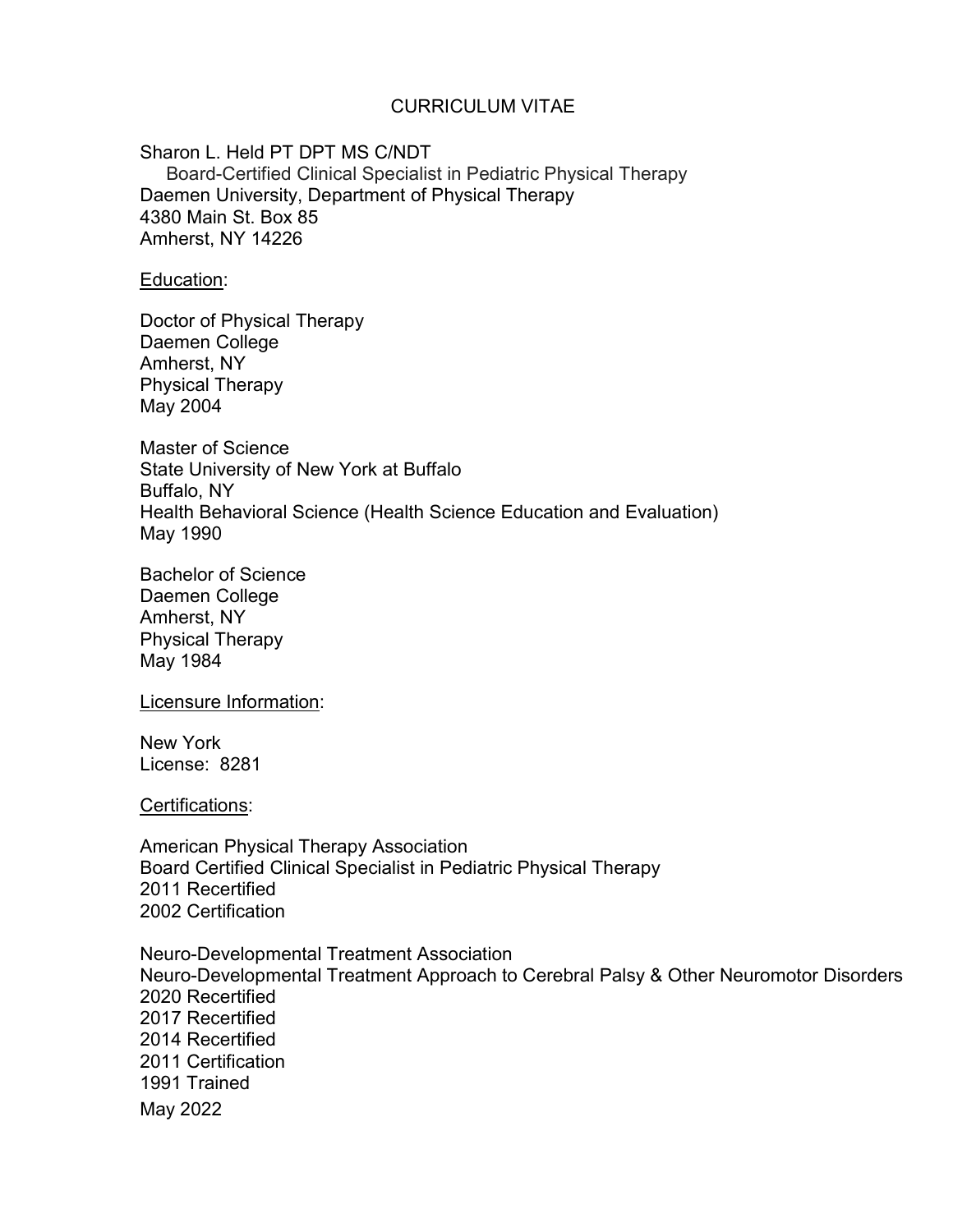### Employment and Positions Held:

Associate Professor **Tenured** Daemen University Amherst, NY 2003 - present

Coordinator Pre-Professional Phase Academic Curriculum Daemen University Physical Therapy Department Amherst, NY 2011 - present

**Chair** Daemen College Physical Therapy Department Daemen College Amherst, NY 2005 - 2011

Assistant Professor **Tenured** Daemen College Amherst, NY 1991 - 2003

**Instructor** Daemen College Amherst, NY 1988 - 1991

Physical Therapist Sportsfocus Physical Therapy – Pediatric and Adult Habilitation and Rehabilitation Orchard Park, NY 1993 - Present

Physical Therapist Private Home Care Amherst, NY 1992 - 1993

Physical Therapist Associated Physical Therapists (Buffalo and Kenmore-Tonawanda Public Schools) Kenmore, NY 1990 – 1992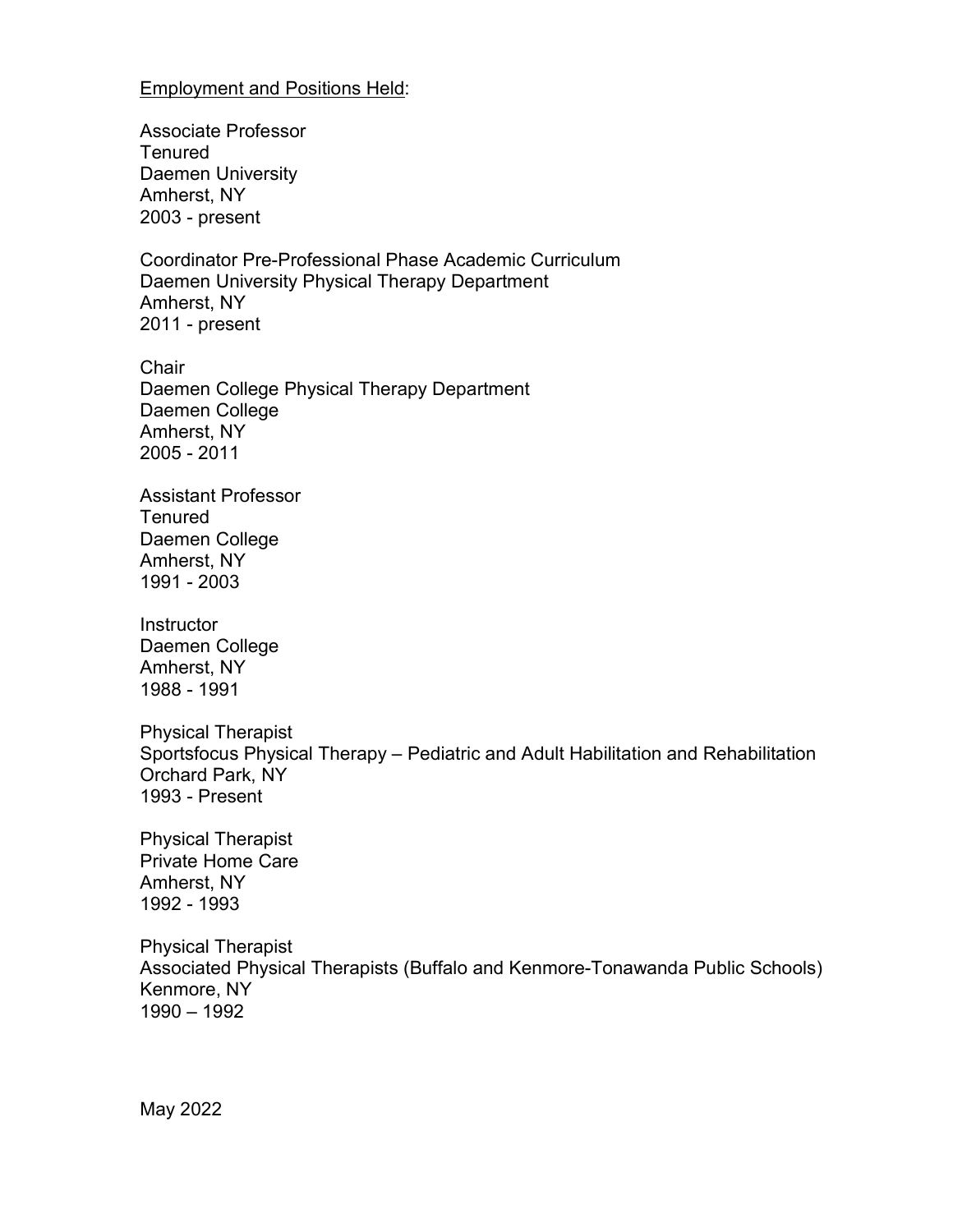Physical Therapist People Inc. (Intermediate Care Facilities) Buffalo, NY 1989 - 1990

Senior Physical Therapist West Seneca Developmental Center West Seneca, NY 1984-1989

#### Peer Reviewed Publications:

Kott KM, Held SL, Franjoine MR. Reference data for performances on the Standardized Walking Obstacle Course in children developing typically. Gait and Posture. 2016;49:398-401.

Kott KM, Held SL. Clinical Bottom Line - Psychometric properties of the Pediatric Balance Scale using rasch analysis. Pediatr Phys Ther. 2015;27:348.

Kott KM, Held SL. Clinical Bottom Line - The motor learning strategy instrument: interrater reliability within usual and virtual reality physical therapy interventions. Pediatr Phys Ther. 2013;25:61.

Kott KM, Held SL, Giles EF, Franjoine MR. Predictors of Standardized Walking Obstacle Course outcome measures in children with and without developmental disabilities. Pediatr Phys Ther. 2011;23:365-373.

Kott KM, Held SL. Clinical Bottom Line - Relationship of therapy to postsecondary education and employment in young adults with physical disabilities. Pediatr Phys Ther. 2011;23:186.

Franjoine MR, Darr NS, Held SL, Kott KM, Young B. The performance of children developing typically on the Pediatric Balance Scale. Pediatr Phys Ther. 2010;22:350-359.

Kott KM, Held SL. Clinical Bottom Line - Refinement, reliability, and validity of the segmental assessment of trunk control. Pediatr Phys Ther. 2010;22:258.

Held SL, Kott KM, Young B. Standardized Walking Obstacle Course (SWOC): reliability and validity of a new functional measurement tool for children. Pediatr Phys Ther. 2006;18:23-30.

Kott KM, Held SL. Effects of orthoses on upright functional skills of individuals with cerebral palsy. Pediatr Phys Ther. 2002;14:199-207.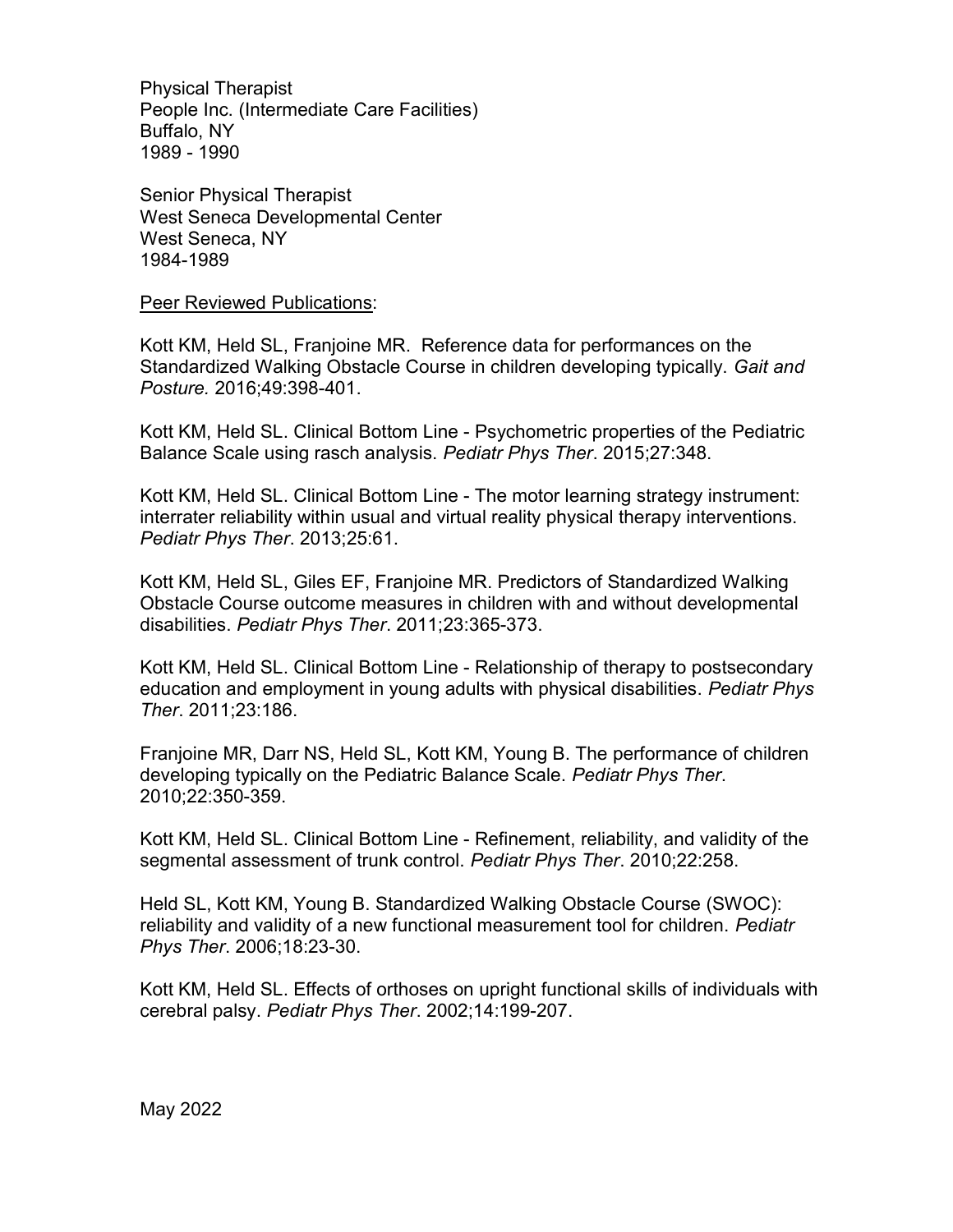Held SL. The effects of an AIDS education program on the knowledge and attitudes of a physical therapy class. CDC National AIDS Clearinghouse Database. 1995. Held SL. The effects of an AIDS education program on the knowledge and attitudes of a physical therapy class. Phys Ther. 1993;73(3):156-164.

Held SL. The effects of an AIDS education program on the knowledge and attitudes of a physical therapy class. Eur J Phys Med Rehabil – Literature Survey Listing. 1993:3(3):130.

### Peer Reviewed Scientific and Professional Presentations (\*abstract listed below):

Inglis L, Held S, Linde (Osmanski) M. Backwards Gait Assessment Correlates with Postural Stability in Individuals with Parkinson's Disease. American Physical Therapy Association Combined Sections Meeting. Poster Presentation. 2020. Balance & Falls Best Poster in Clinical Research from the Balance & Falls Special Interest Group of the Academy of Neurologic Physical Therapy

Held S, Inglis L. Standardized Walking Obstacle Course Correlates with Postural Stability in Individuals with Parkinson's Disease American Physical Therapy Association Combined Sections Meeting. Poster Presentation. 2020.

Franjoine MR. Darr NS. Held SL research students assisted with Standardized Walking Obstacle Course (SWOC) content Examining Functional Mobility on the Cheap Quick, Easy, Clinician-Friendly Measures. Presented at: American Physical Therapy Association Section on Pediatrics Annual Conference, Pittsburgh, PA Concurrent Session 49, 2015.

Darr NS, Franjoine MR, Young B, Abbott H, Basso G, Brennan A, Gilliland E, Loggains B, Rogers R, Held SL, Kott KM. Pediatric Balance Scale performance in children who are developing typically and in children with mild developmental delays. American Physical Therapy Association Combined Sections Meeting. Platform Presentation. 2009.\*

Didas N, Mogel J, Held SL, Kott KM (co-presenters). Comparisons of performance on the Standardized Walking Obstacle Course (SWOC) for matched pairs of children with pervasive developmental disorder/multiply-handicapped and typical development. American Physical Therapy Association Combined Sections Meeting. Poster Presentation. 2007.\*

Barbour K, Held SL, Kott KM. Comparisons of performance on the Standardized Walking Obstacle Course (SWOC) for children with Down Syndrome and typical development. NDTA Annual Conference: Muscles in Action. Poster Presentation. 2006.\* American Physical Therapy Association Combined Sections Meeting. Poster Presentation. 2006.\*

Kott KM, Held SL, Franjoine MR. The performances of children on the Standardized Walking Obstacle Course (SWOC). American Physical Therapy Association Combined Sections Meeting. Poster Presentation. 2005.\*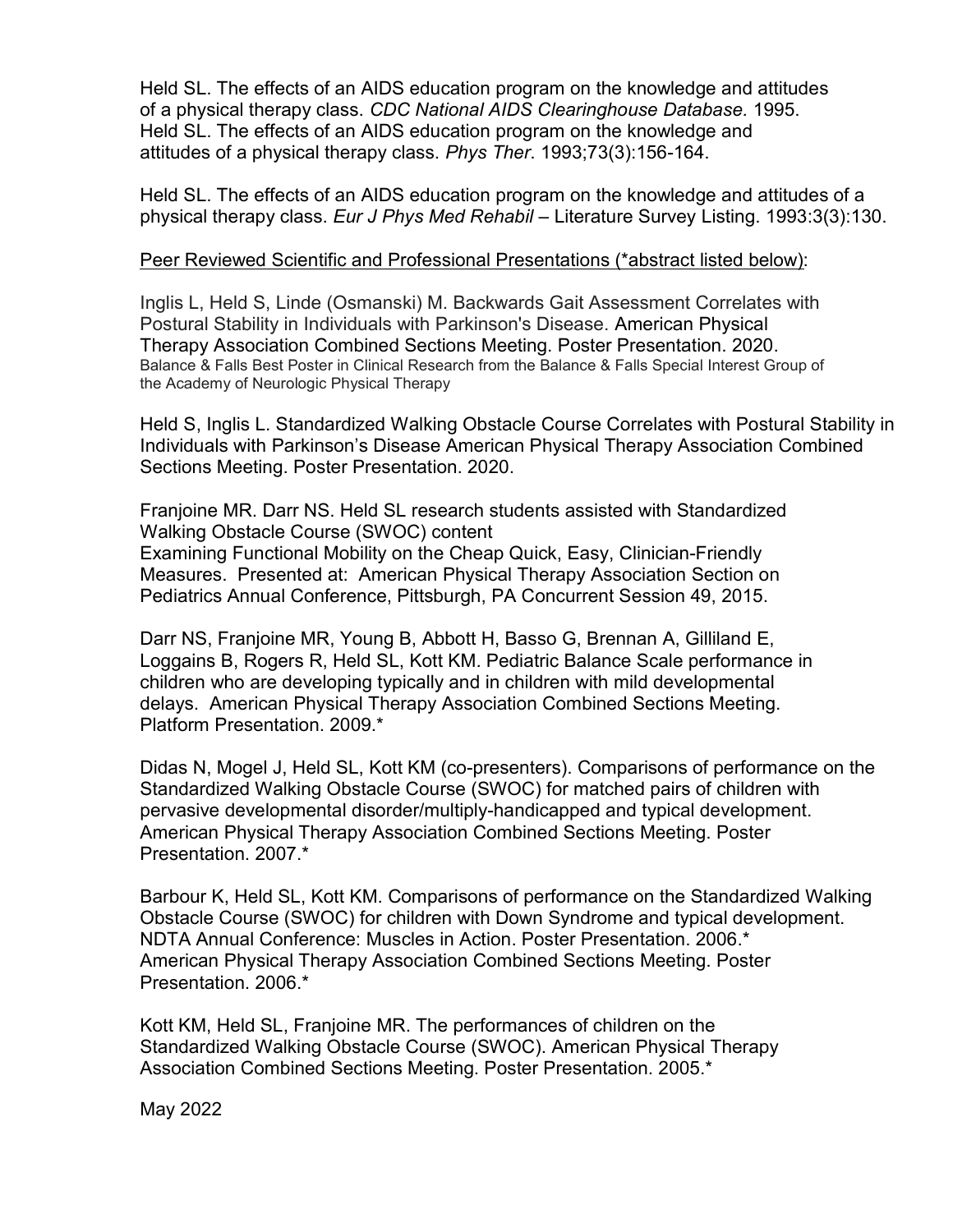Kott KM, Held SL, Engbretson B, Franjoine MR. Performance on the Standardized Walking Obstacle Course (SWOC) for matched pairs of children with cerebral palsy and typical development. NDTA Annual Conference: Progress in Motion. Poster Presentation. 2004.\*

American Physical Therapy Association Combined Sections Meeting. Poster Presentation. 2004.\*

Kott KM, Held SL. Performance on the Standardized Walking Obstacle Course (SWOC) for matched pairs of children with cerebral palsy and typical development and reliability and validity of the Standardized Walking Obstacle Course (SWOC) in children. Virginia Physical Therapy Association Annual Conference. Platform Presentation (received Research Award). 2004.

Kott KM, Held SL. Reliability and validity of the Standardized Walking Obstacle Course (SWOC) in children. New York Physical Therapy Association Annual Conference. Poster Presentation. 2003.

Physical Therapy Annual Conference and Exposition of American Physical Therapy Association. Poster Presentation. 2003.\*

Kott KM, Held SL, Franjoine MR. Normative data for two tests of upright functional skills in children. New York Physical Therapy Association Annual Conference. Poster Presentation. 2002.

American Physical Therapy Association Combined Sections Meeting. Poster Presentation. 2002.\*

Kott KM, Held SL. Effects of orthoses on upright functional skills of individuals with cerebral palsy (28 subjects). American Academy for Cerebral Palsy and Developmental Medicine Annual Conference. Poster Presentation. 2001.\*

Kott KM, Held SL. Effects of orthoses on upright functional skills of individuals with cerebral palsy (28 subjects). New York Physical Therapy Association Annual Conference. Poster Presentation. 2000.

Kott KM, Held SL. Effects of orthoses on upright functional skills of individuals with cerebral palsy (19 subjects). Physical Therapy Annual Conference and Exposition of American Physical Therapy Association. Poster Presentation. 2000.\* American Physical Therapy Association Combined Sections Meeting. Poster Presentation. 2000.\*

### Abstracts:

Darr NS, Franjoine MR, Young B, Abbott H, Basso G, Brennan A, Gilliland E, Loggains B, Rogers R, Held SL, Kott KM. Pediatric Balance Scale performance in children who are developing typically and in children with mild developmental delays. [abstract]. Pediatr Phys Ther. 2008/09.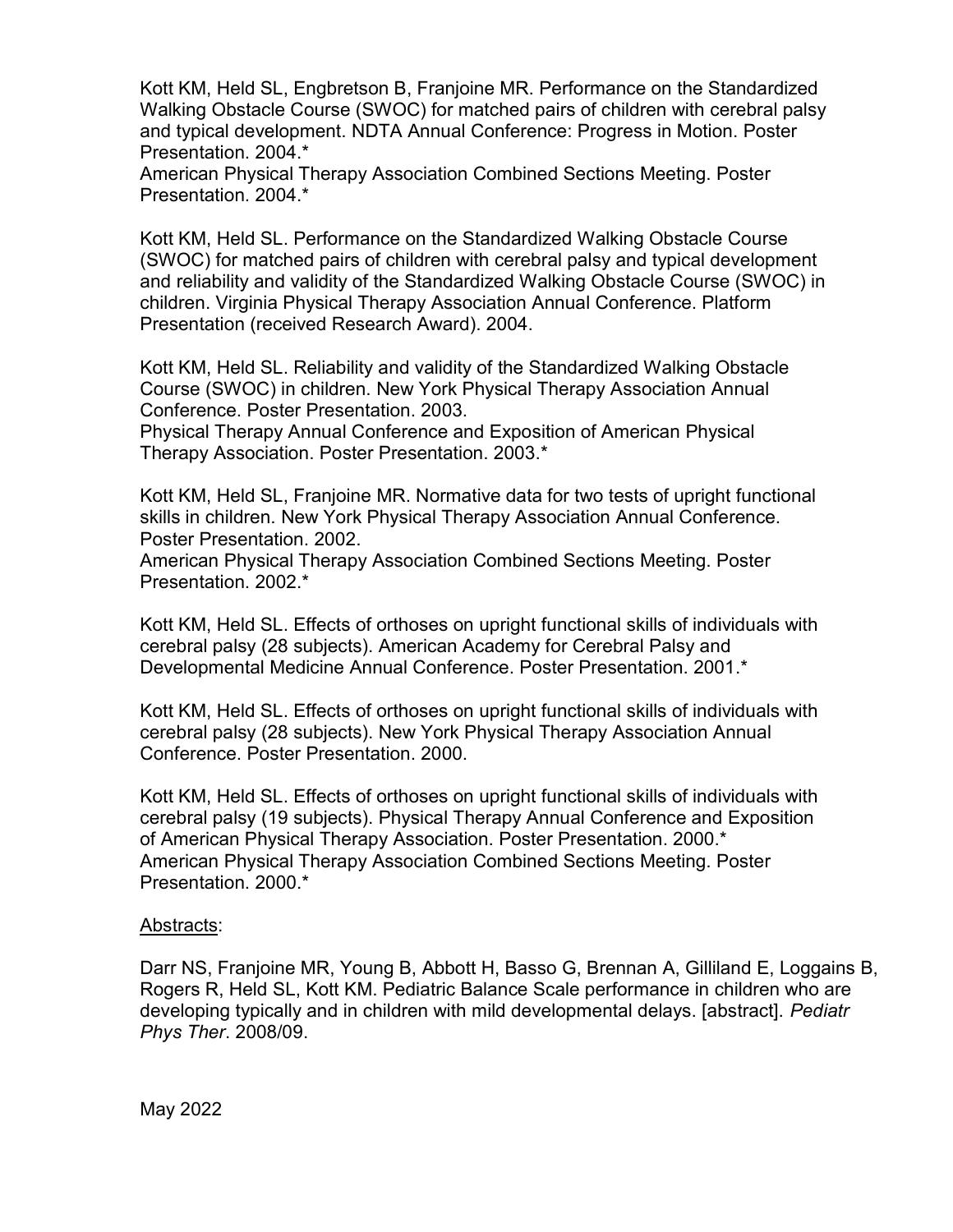Held SL, Kott KM, Didas N, Mogel J. Comparisons of performance on the Standardized Walking Obstacle Course (SWOC) for matched pairs of children with pervasive developmental disorder/multiply-handicapped and typical development [abstract]. Pediatr Phys Ther. 2007;19:92.

Barbour K, Held SL, Kott KM. Comparisons of performance on the Standardized Walking Obstacle Course (SWOC) for children with down syndrome and typical development [abstract]. Network. November-December 2006;13(6):25.

Barbour K, Held SL, Kott KM. Comparisons of performance on the Standardized Walking Obstacle Course (SWOC) for children with down syndrome and typical development [abstract]. Pediatr Phys Ther. 2006;18:93.

Kott KM, Held SL, Franjoine MR. The performances of children on the Standardized Walking Obstacle Course (SWOC) [abstract]. Pediatr Phys Ther. 2005;17(1):101.

Kott KM, Held SL, Engbretson B, Franjoine MR. Performance on the Standardized Walking Obstacle Course (SWOC) for matched pairs of children with cerebral palsy and typical development [abstract]. Pediatr Phys Ther. 2004;16:58.

Kott KM and Held SL. Reliability and validity of the Standardized Walking Obstacle Course (SWOC) in children [abstract]. Phys Ther. 2003;83(5), PO-RR-95-F.

Kott KM, Held SL, Franjoine MR. Normative data for two tests of upright functional skills in children [abstract]. Pediatr Phys Ther. 2001;13(4):199.

Kott KM and Held SL. Effects of orthoses on upright functional skills of individuals with cerebral palsy [abstract]. Devel Med Child Neurol. 2001;35 Supp 88, 43.

Kott KM and Held SL. Effects of orthoses in upright functional skills of individuals with cerebral Palsy [abstract]. Phys Ther. 2000;80,4\5:S12.

Held SL and Kott KM. Effects of orthoses in upright functional skills of individuals with cerebral palsy [abstract]. Pediatr Phys Ther. 1999;11(4):217.

Funded/In Review Grant Activity:

Held SL, Kott KM. \$540.00 Pediatric Balance Scale (PBS) and Standardized Walking Obstacle Course (SWOC): normative data of functional measurement tools in typically developing children, and effects of orthoses on upright functional skills of individuals with cerebral palsy: a multiple measures study.

2000 Daemen College Faculty Research Committee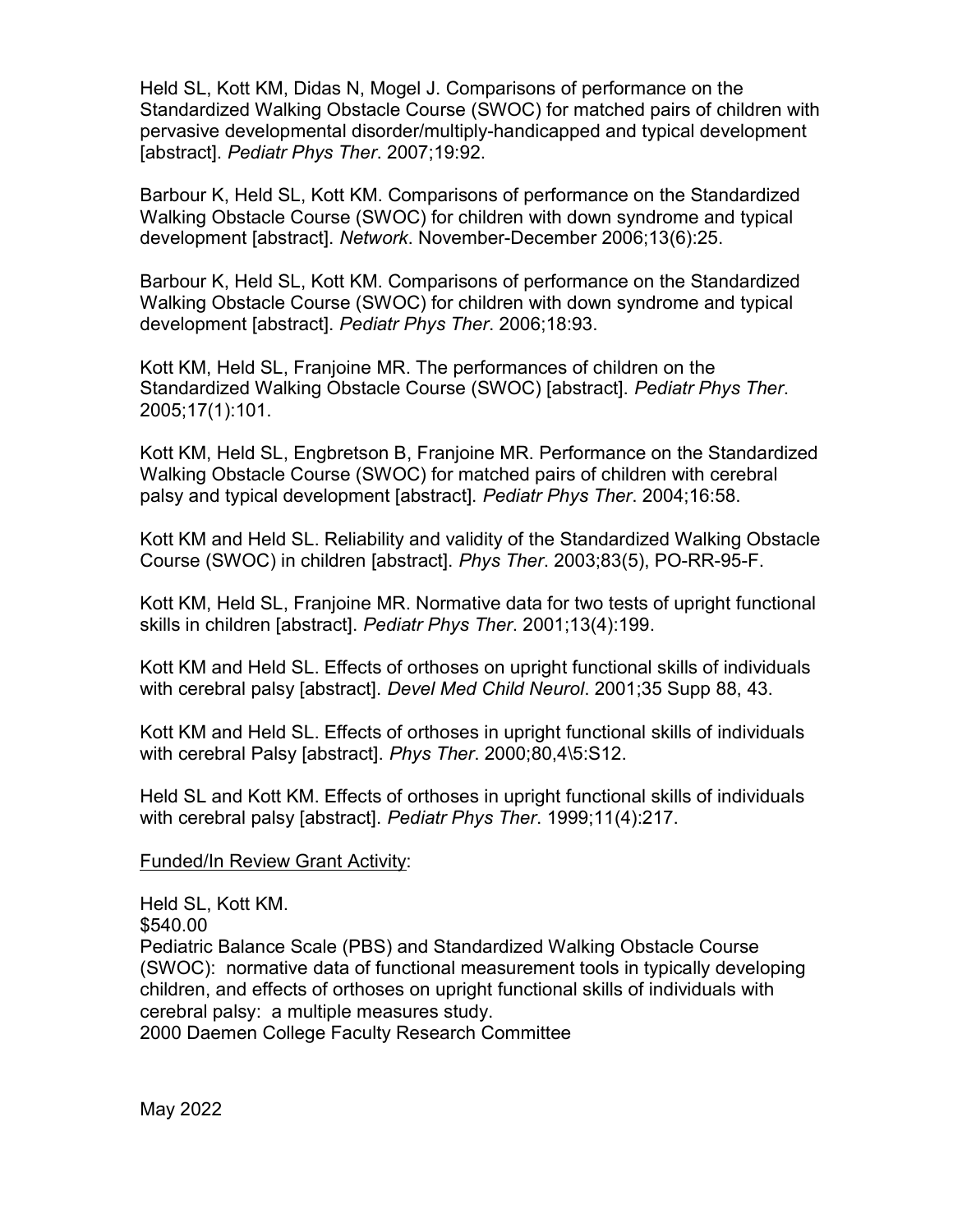Held SL, Kott KM.

\$2500.00

Pediatric Balance Scale (PBS) and Standardized Walking Obstacle Course (SWOC): normative data of functional measurement tools in typically developing children, and effects of orthoses on upright functional skills of individuals with cerebral palsy: a multiple measures study.

2000 New York State Physical Therapy Association Research Designated Fund

### Current/Active Research Activity:

Investigation of Backward Gait Analysis (BGA) and the Standardized Walking Obstacle Course (SWOC) as standardized outcome measures for adults with and without neuromuscular disease (Parkinson's) – ongoing data collection with poster or platform proposal submissions to CSM, manuscript submissions to Gait and Posture or alternative journal

Refinement of Standardized Walking Obstacle Course (SWOC) and the Pediatric Balance Measure (PBS) as standardized outcome measures including correlation to other measures of impairment/activity/participation and assessment of the impact of speed on performance (SWOC) - ongoing data collection via pilot studies with poster or platform proposal submission of cumulative SWOC correlation to other measures data and SWOC performance/speed impact data to APPTAC and/or CSM, manuscript submissions to Gait and Posture

Determination of the effect of specific physical therapy intervention strategies (pilots to date: therapeutic massage, footwear and orthosis) in a pediatric population using the Standardized Walking Obstacle Course (SWOC) and the Pediatric Balance Measure (PBS) - ongoing data collection via pilot studies with poster or platform proposal submission of cumulative data to APPTAC and/or CSM

Kott KM and Held SL (co-investigators). Section on Pediatrics Research Summit on Promotion of Fitness and Prevention of Secondary Complications for Children with Cerebral Palsy. accepted/Kott KM attended. 2004

Awarded Reassigned Time to pursue research studies on validity and reliability of two functional measures, the Standardized Walking Obstacle Course (SWOC) and the Pediatric Balance Measure (PBS). Daemen College. 2001

 Awarded Reassigned Time to pursue research and grant funding for studies on orthoses and functional measures in individuals with cerebral palsy. Daemen College. 1999

Membership in Scientific/Professional Organizations:

American Physical Therapy Association Pediatric, Education and Neurology Sections 1988-present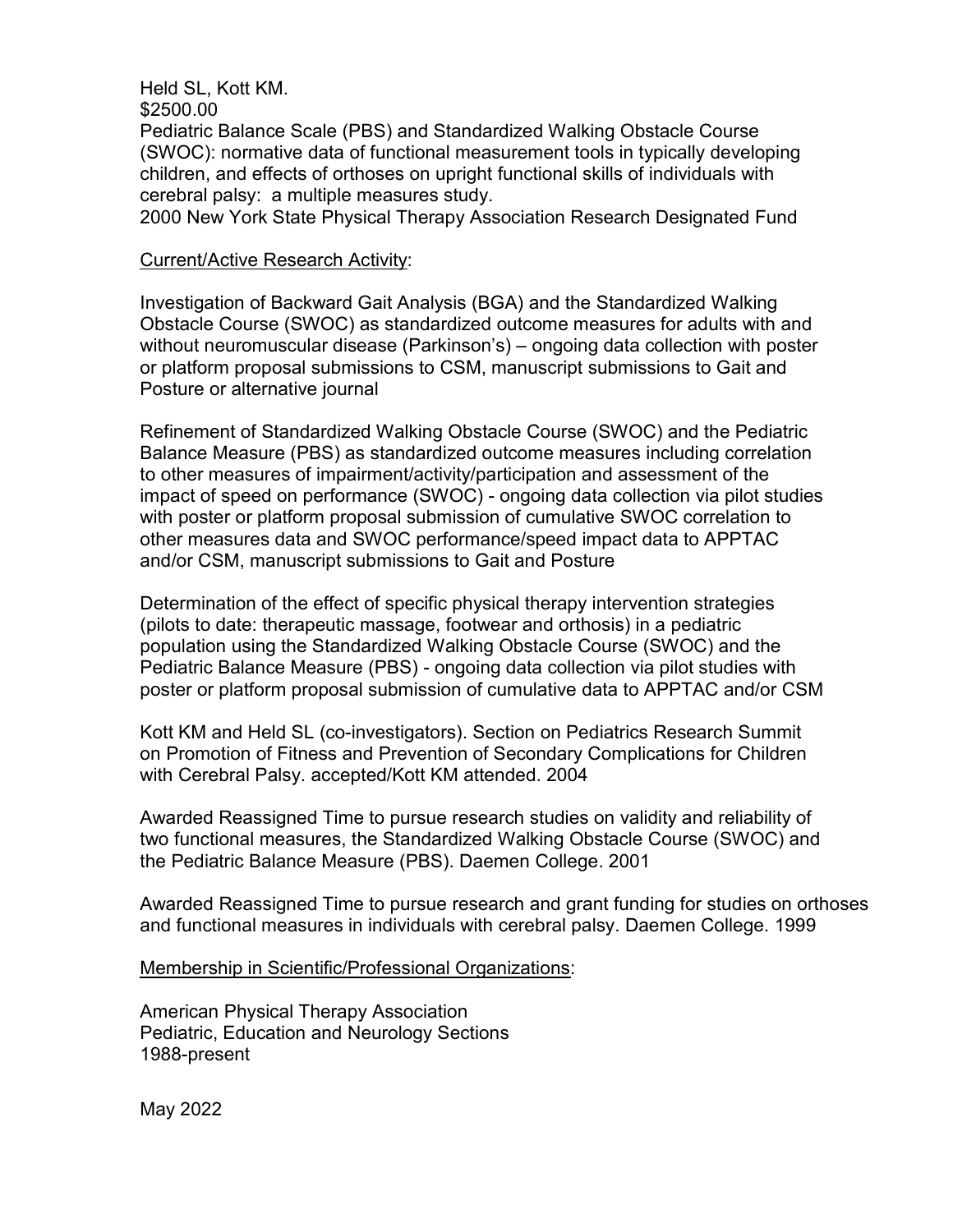Neuro-Developmental Treatment Association 1991-present

Student Special Interest Group of Western District New York Physical Therapy Association 1988-1999

Daemen University Student Physical Therapy Association 1988-present Co-Moderator

American Physical Therapy Association Student groups 2001-present Co-Moderator and Faculty Liaison

New York State Physical Therapy Association Practice Committee 1995-present

Pediatric Focus Group New Directions Child and Family Center 1999

Specialist Academy of Content Experts as Specialist Exam Item Writer for American Board of Physical Therapy Specialties January 2003-December 2004 January 2005-December 2006

Academic Administrators Special Interest Group (national and state) 2005-2011

Consultative and Advisory Positions Held:

**Member** Research Subcommittee of the Annual Conference Program Committee 2005-2008

Member American Board of Physical Therapy Specialties Pediatric Standard Setting **Committee** National Board of Medical Examiners 2005

Delegate New York State Delegate Assembly, American Physical Therapy Association 1989 1991-1996

Community Service:

Glory Be to Kids Inc, Board of Directors and member, 1996-present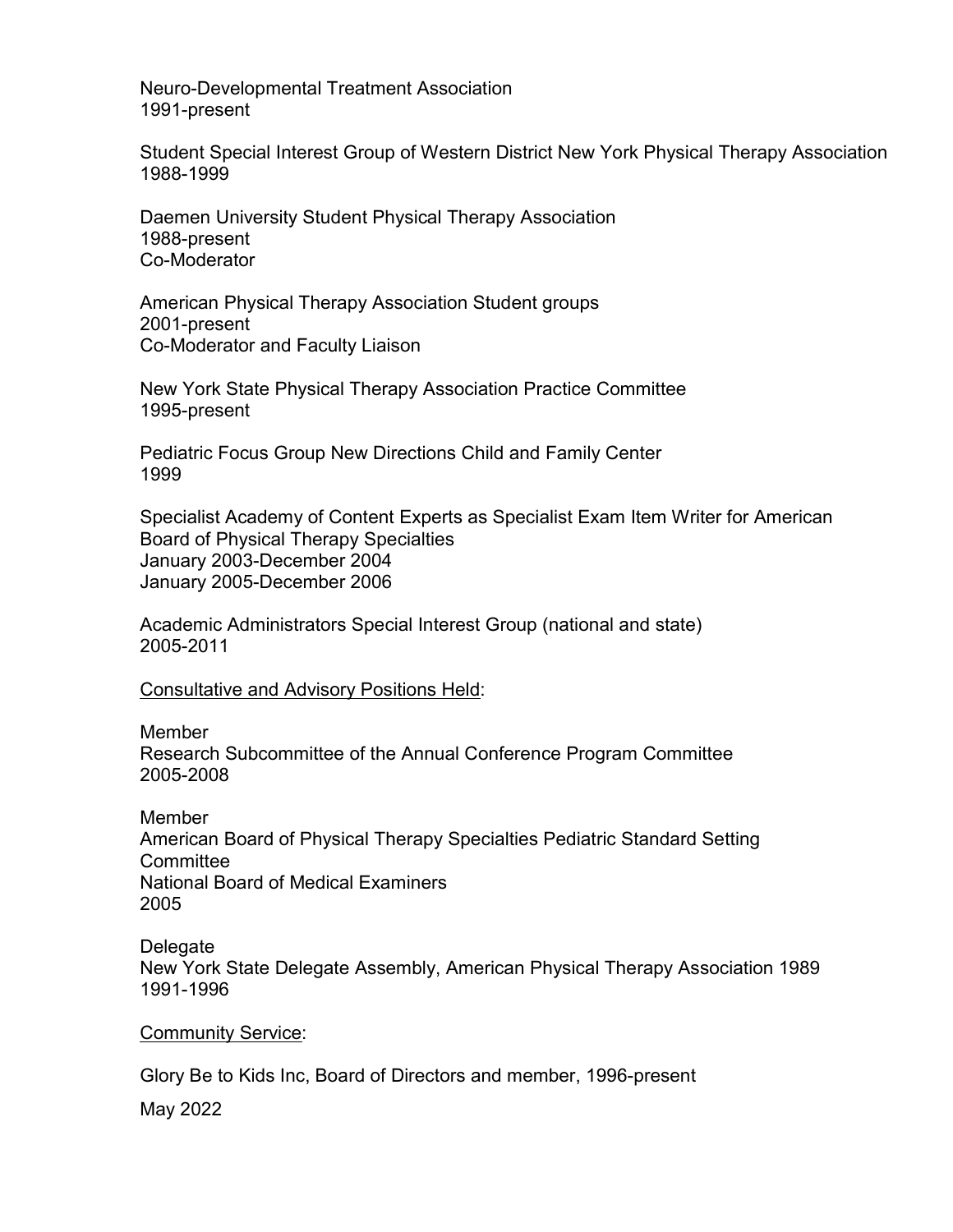Support American Red Cross Plasma/Platelet Program, AIDS Organizations, St. Christopher's RC Church, Catholic Charities, and other community agencies

Services to the University/College/School on Committees/Councils/Commissions: University/College:

Committee of Academic Standards. Daemen University. 2019-current

Education Policy Committee (5 year review sub-committee). Daemen College. 2019-2021

Strategic Planning Work Group (Facilities and Infrastructure). Daemen College. 2019-2020

General Education Curriculum Design Team 5. Daemen College. 2019

Committee of Academic Standards. Daemen College. 2015-2018

Academic Organizational Structure Review Committee. Daemen College. 2015-2016

Faculty Review Committee. Daemen College. 2012-2013, 2013-2014

Faculty Senate. Daemen College. 2011-2013, 2013-2015 (Secretary 2014-2015)

Faculty Research Committee. Daemen College. 2011-2012

Outstanding Faculty Member Committee. Daemen College. 2010-2014 (Chair 2014)

Retention Council. Daemen College. 2010-2011

Committee on Interdisciplinary Studies. Daemen College. 2009-2011

Faculty Senate Sub-committee on Student Evaluation. Daemen College. 2007-2009

Diversity Plan Committee/Equity and Diversity, Daemen College, 2007-2011

Graduate Committee of Academic Standards. Daemen College. 2005-2011, 2014-2015

Faculty Salary Committee. Daemen College. 2005-2006, 2006-2007, 2007-2008, 2008-2009

Promotion and Tenure Committee. Daemen College. 2004, 2007

Assessment of Student Learning Focal Area Working Group of Middle States Self-Study Steering Committee. Daemen College. 2004-2005.

Daemen College Academic Festival. 2003 (Moderator)

May 2022 Faculty Development Committee. Daemen College. 2002-2003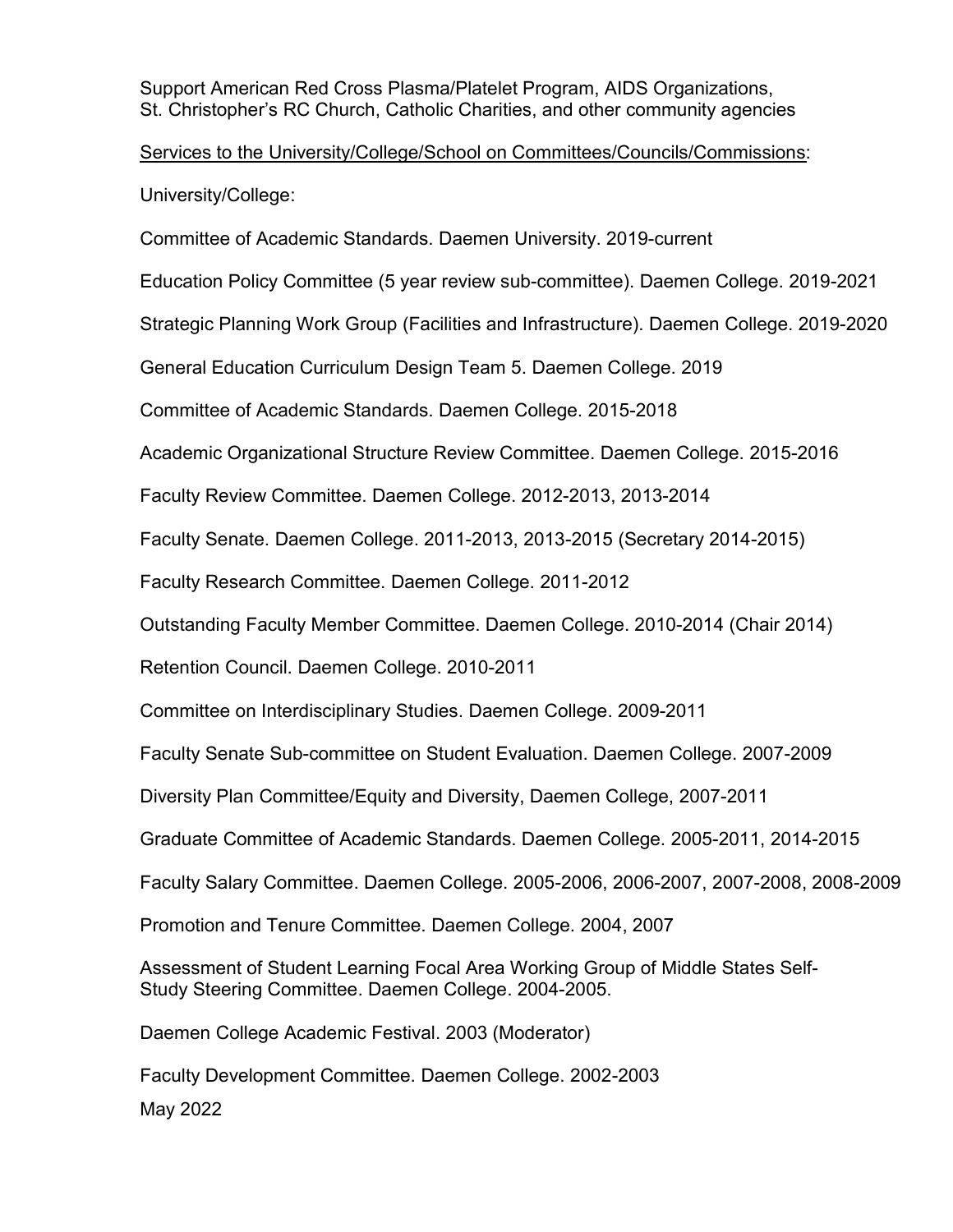Faculty Travel Committee. Daemen College. 2002-2004 (Co-Chair 2002-2003), 2006-2007

Distinguished Alumni Selection Committee. Daemen College. 2002

Admissions and Financial Aid Committee. Daemen College. 2000-2001

Divisional Personnel Committee. Daemen College. 2000-2001

Summer School Compensation Policy and Procedure Committee. Daemen College. 2000-2001

Trustee Committee for Academic Affairs. Daemen College. 1999-2000

Personnel Committee. Daemen College. 1998-1999

Appeal and Review Board. Daemen College. 1996-1998

Faculty Lecture Series Committee. Daemen College. 1996

Educational Policy Committee. Daemen College. 1994-1996 and 1997-1999

Admissions Committee. Daemen College. 1991-1992

Affirmative Action Committee. Daemen College. 1991-1992

Human and Animal Subjects Research Review Committee. Daemen College. 1988-1995 (Sub-committee Chair 1992-1995)

Participation in Daemen College Open House, Scholar's Day, Orientation Programs and Departmental Meetings. ongoing.

Departmental:

Direct Entry Admissions Committee. 2015-present

Student Physical Therapy Association Committee. 2015-present

Student Academic Success Committee. 2015-present

Faculty Development-Promotion and Tenure Guidelines ad hoc committee. 2015-present

Advisor to pre-professional phase physical therapy students. 2005-present

Recruitment/Admissions/Retention Initiative. 2005-2011

Assisted in the development of the Comprehensive Exam for professional physical therapy students. 2002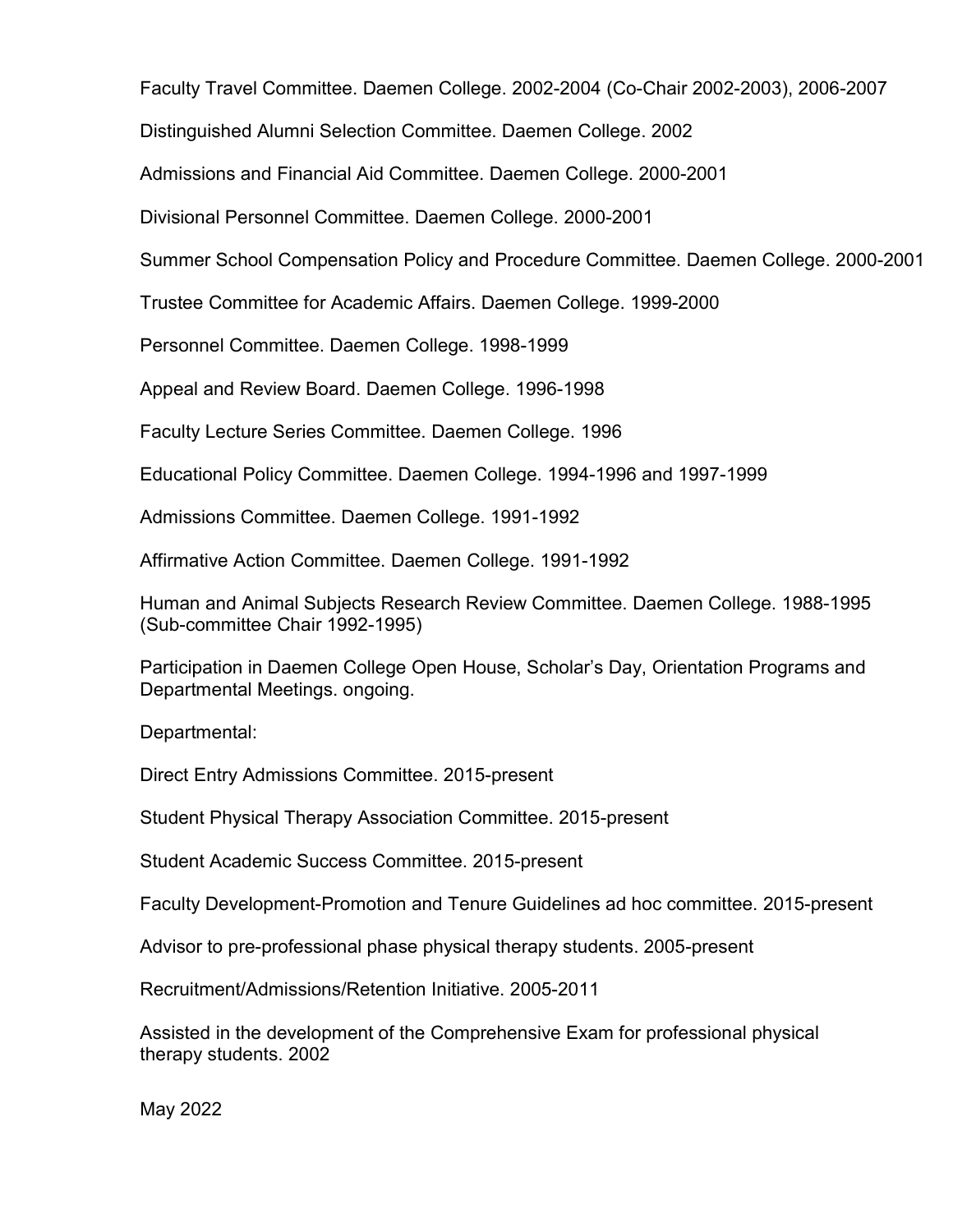Physical Therapy Department Sub-committees (i.e. Graduate Program, Room/Space, tDPT). 2002

SPTA/Professional Development/Advisement Initiative. 2001-2011

Curriculum Committee. 1998-2001

Search Committee for Physical Therapy Director. 1997

Student and Alumni Committee. 1997-1998

Faculty Supervisor for graduate physical therapy students GPT 561 Teaching Practicum. 1995-2001

Advisor to professional phase physical therapy students. 1994-2005

Research Committee. 1994-1995

Practical Committee. 1994-1995 (Chair)

Search Committee for Physical Therapy faculty positions. 1993, 2004, 2006, 2007-2008, 2010-2012, 2016. (Chair 1993, Co-Chair 2016)

Student Physical Therapy Association Community Service Development Committee. 1993 (Chair)

Outcomes Assessment Committee. 1993

Professional Physical Therapy Academic Standards Committee. 1989-1996

Advisor to pre-professional transfer students. 1988-1994

Cooperative Education student intern faculty coordinator. 1988-present

Clinical Instructor and on-site student supervision for Daemen College, State University of New York at Buffalo, Ithaca College and BOCES students. 1984-1988

Assisted Daemen College staff with practical exams, on-site lab instruction and upper division interviews. 1984-1988

Teaching Mentor through team teaching as course coordinator for junior faculty members.

Assisted in the development of the Comprehensive Exam for professional physical therapy students. 2002.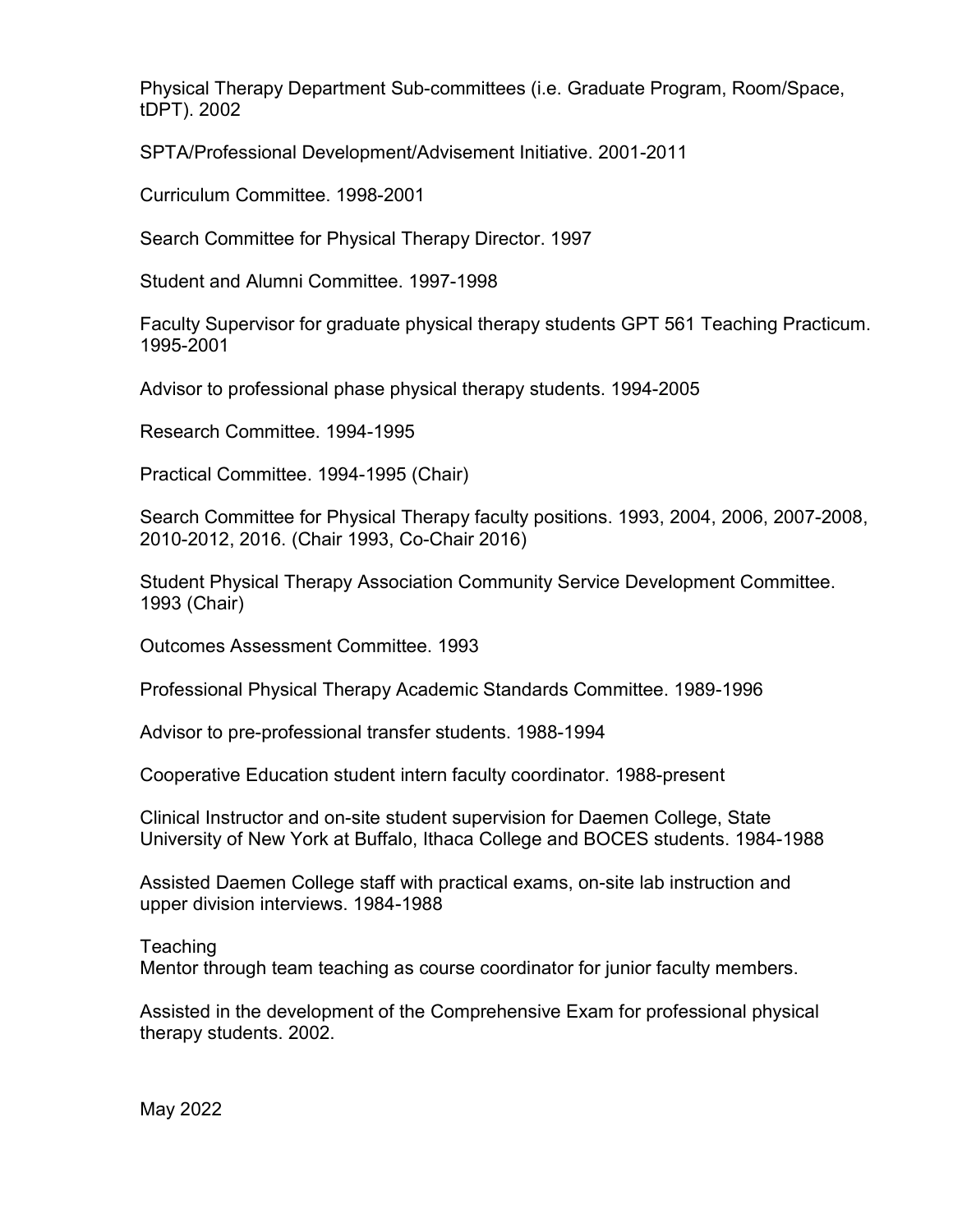Faculty Supervisor for graduate physical therapy students GPT 561 Teaching Practicum. 1995-2001.

# Advisement

Advisor to pre-professional phase physical therapy students. 2005-present.

Advisor to professional phase physical therapy students. 1994-2005.

Advisor to pre-professional transfer students. 1988-1994.

Cooperative Education student intern faculty coordinator. 1988-as needed.

# Honors and Awards:

Outstanding Faculty Award. Daemen College. 2009

Who's Who Among America's Teachers. 1998, 2000, 2005

Certificate of Appreciation for Service to Western District New York Physical Therapy Association Students. Western District New York Physical Therapy Association. 1993

# Continuing Education Attended:

The Intersection of Autism Spectrum Disorders and Anxiety, The Summit Center online course (6.7 CEU), 2022

Primitive Reflex Integration Through Neuroplasticity Treatment Techniques, PESI digital seminar (2.4 CEU), 2022

Covid Brain: Using Ayurveda and Integrative Medicine to Increase Brain Neuroplasticity for Treatment and Prevention for Adults and Pediatric Patients PESI digital seminar (1.8 CEU), 2022

Neuro Plasticity: Foundation for Neurorehabilitation; Promoting Neuroplasticity-Timing Matters; Designing Effective Home Programs; Appropriate Trunk Control Outcome Measure for Complex Patient with Stroke Across the Continuum of Care and Tools of the Trade: Assessments for Trunk Control; Neuro-Developmental Treatment: Research and Clinical Support for an Enduring Philosophy; Development of the Bobath (NDT) Approach: Where Did It All Begin?. NDTA online articles and video course (8 CEU), 2020

American Physical Therapy Association Combined Sections Meeting (1.8 CEU), Denver CO, 2020

- Selective Motor Control of Infants and Children with Cerebral Palsy: Innovations in Assessment and Intervention
- Applying the Movement System to the Pediatric Patient: A 2020 Update
- Rhythm and the Motor System: New Opportunities for Gait Training
- Functional Movement Disorders: It's Not in Your Head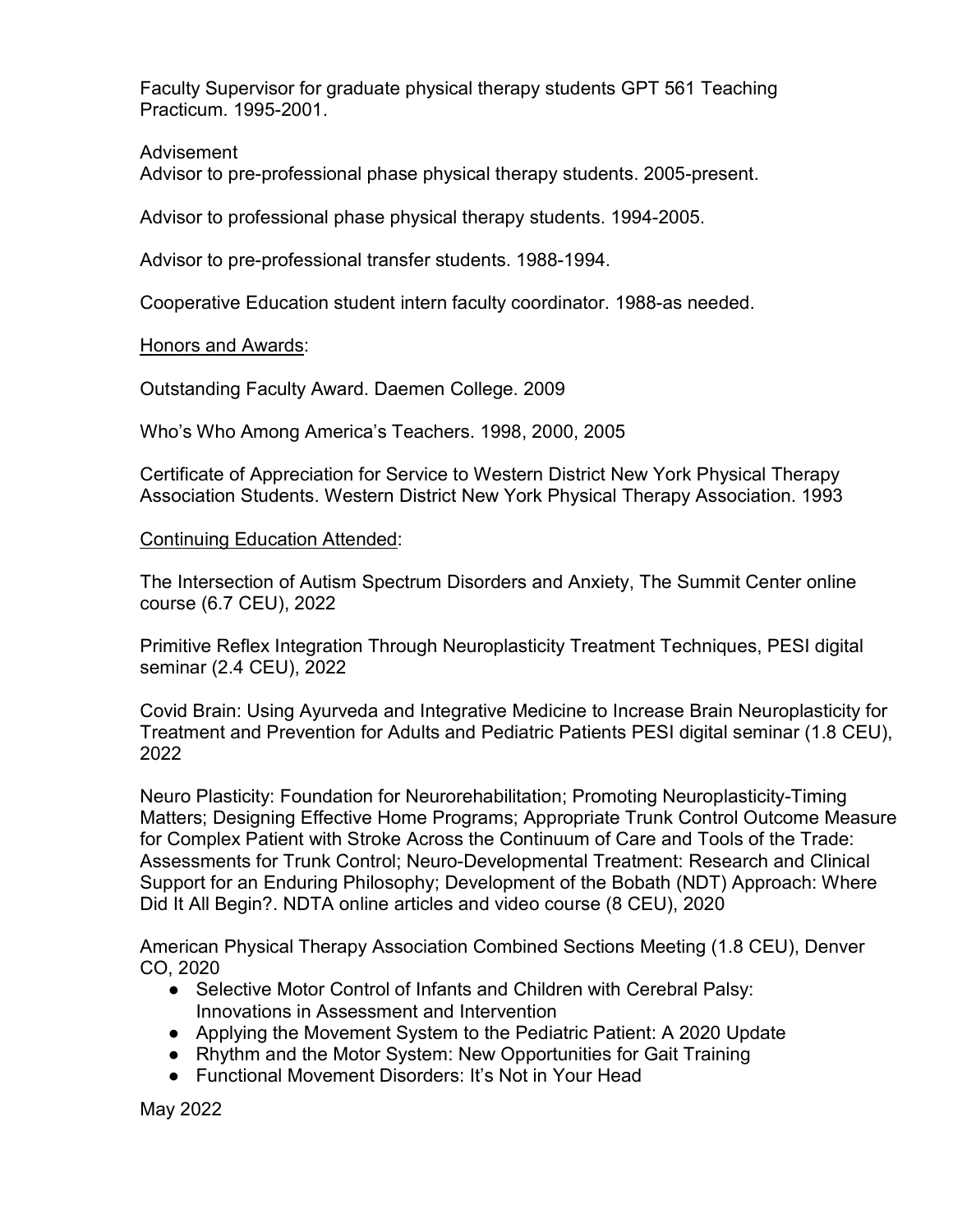- Neuromodulation in Combination With Task-Specific Training to Improve Outcome After Spinal Cord Injury
- Implementing a Resistance Training Program to Improve Strength and Function in Children with CP
- Creative Movement and Play Interventions for Children with Autism Spectrum Disorder
- Assessments of Infants with Congenital Muscular Torticollis and/or Cranial **Deformation**

Rehab Symposium: A Multidisciplinary Approach to the Neurologically Impaired Patient (7.2 CEU), Buffalo NY, 2019

- The Neuroanatomy of Differential Diagnosis (Susan Bennett PT DPT EdD NCS MSCS)
- The Forgotten ADL Addressing Sexuality in Neuro Rehab (Keren Shavit-Buckley MS OTR/L)
- Locomotor Training for Spinal Cord Injured Patients (Sue Ann Sisto PT MA PhD FACRM)
- Addressing the Long Term Psychological Issues Impacting the Neurologically Impaired Patient (Lisa Keenan PhD)

Classroom Strategies for Diverse Learners/Students on the Autism Spectrum, Daemen College, 2019

Considering Cognition: How to Assess and Treat Deficits of Cognitive Awareness; Outcomes for the Pediatric Physical Therapy Environment: The Outcome Measure Group. NDTA online articles CEU (2 CEU), 2018

Neuroplasticity: A Review for Clinicians; Managing Children with Dystonia: The Therapist's Perspective; History of the International Classification of Functioning, Disability, and Health; Getting the Best Out of Every Child: Emphasizing Function for the Child with Severe Challenges. NDTA online articles and video course CEU (4.5 CEU), 2017

DiversityEDU: Personal Skills for a Diverse Campus, Daemen College online course, 2016

Play Matters-Play as a Therapeutic Modality, A Neurodevelopmental Perspective (Catherine C Schneider OTR/L), Buffalo NY, 2016

The Language of Disability; The Conceptualization of NDT-Based Handling Techniques for Infants: Two Perspectives; Motor-Cognitive Connections During Typical and Atypical Development; Writing Functional Goals/Outcomes for Our Patients with Severe Pediatric Onset Disabilities; Incorporating Interactive Metronome in the Treatment of Movement Disorders; Determining a Client's Severity of Disability Using the GMFCS, MACS, CFCS, EADCS, and Functional Emotional Development Levels; A Team-Based Approach to Spasticity and Orthopedic Management of Ambulatory Children with Cerebral Palsy. NDTA online articles CEU (9 CEU), 2016